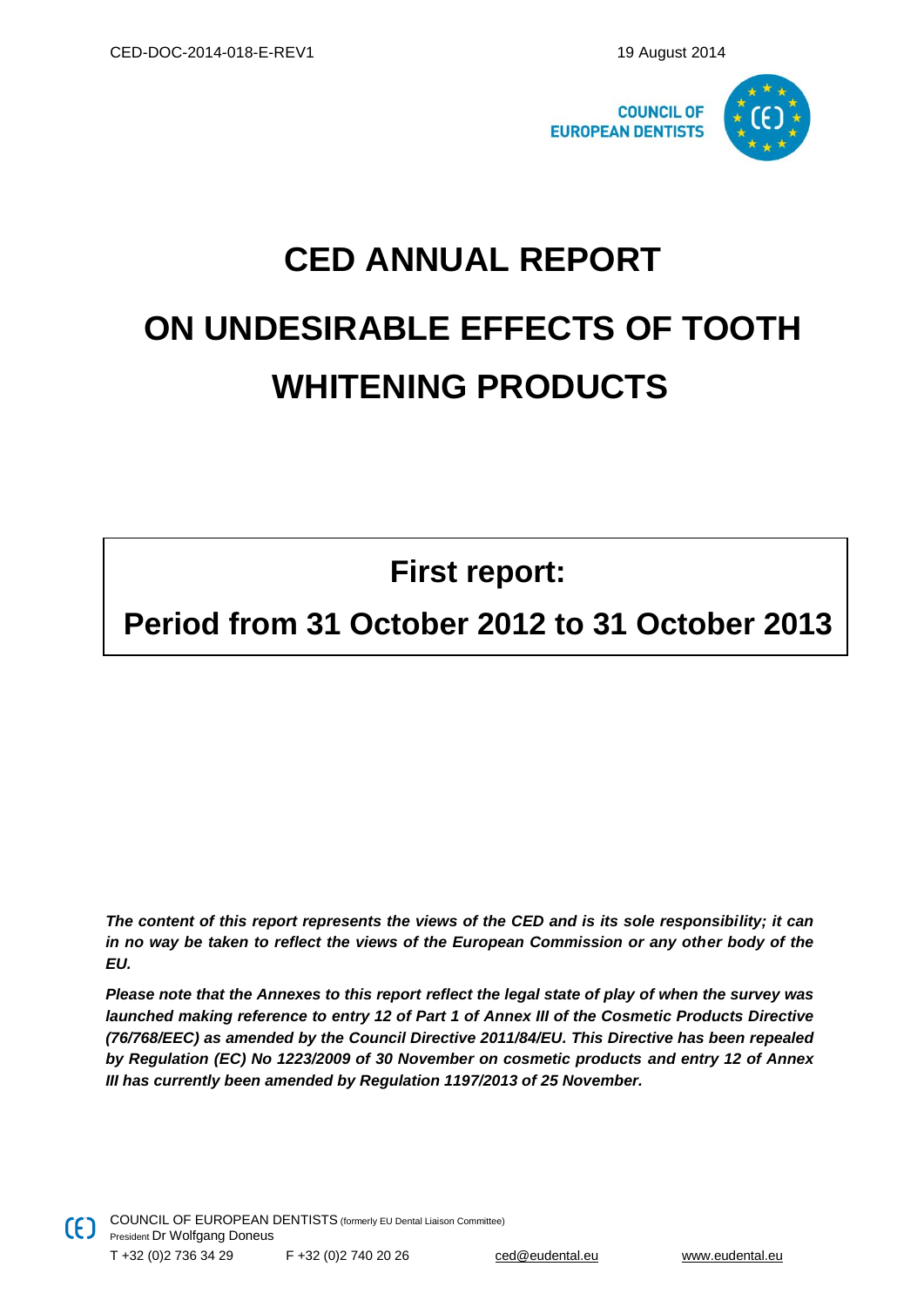## **Table of contents**

- **I – Introduction**
- **II – Methodology**
- **III – Survey results - general findings**
- **IV – Discussion of survey results**
- **V – Follow-up actions:**
	- **a) Results of the feed-back questionnaire**
	- **b) Conclusions**

## **ANNEXES**

**Annex I: Survey on undesirable effects Annex II: Fact sheet information on tooth whitening Annex III: Draft template letter to relevant national ministries Annex IV: CED Guidelines to interpret and implement Council Directive 2011/84/ EU on Tooth Whitening Products**

**Annex V: Feed-back questionnaire on the CED survey on undesirable effects**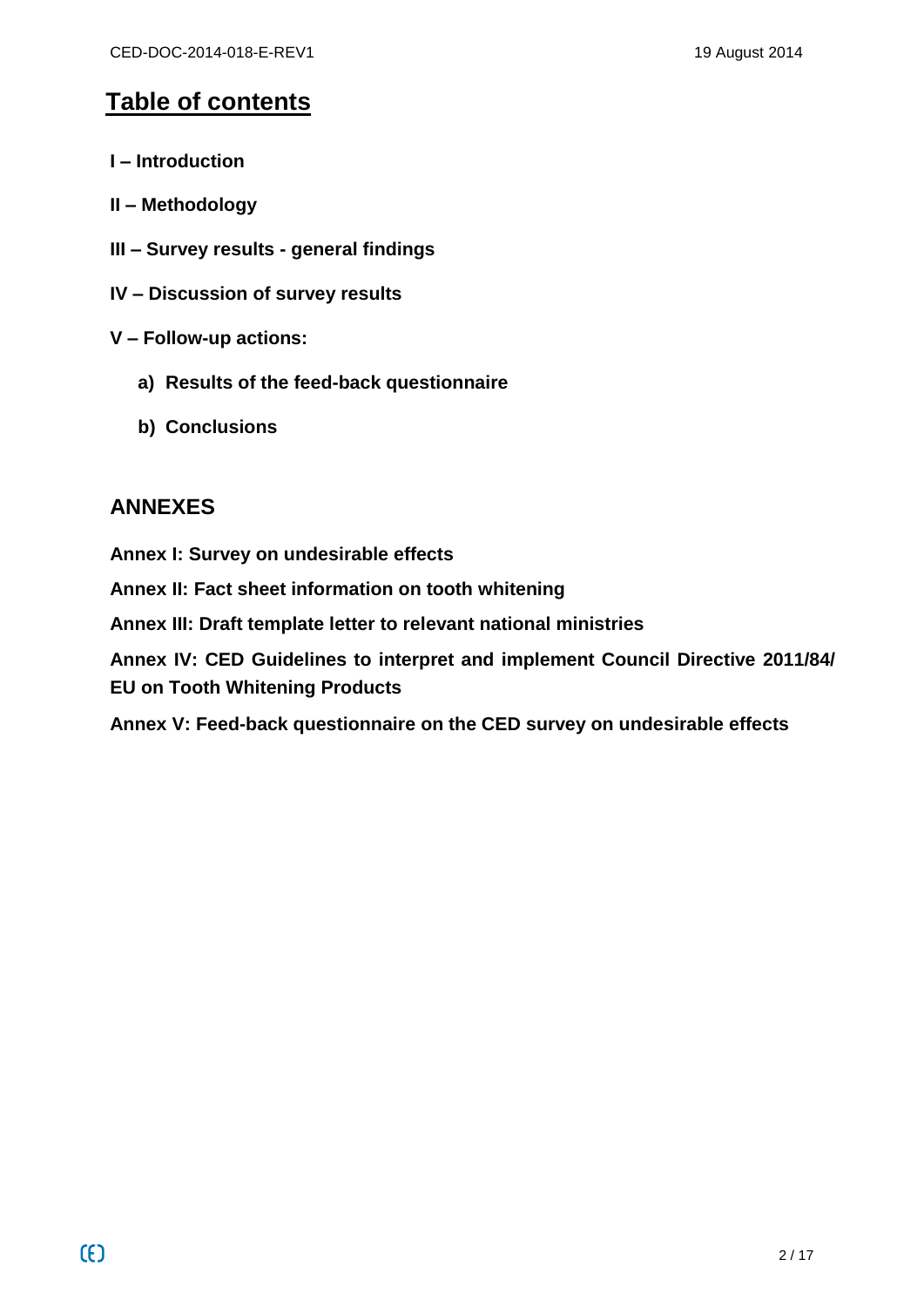#### **I – Introduction**

This report was prepared under an agreement signed between the CED and the European Commission on 31 March 2010 in the framework of the future regulation on the use of tooth whitening or bleaching products (TWPs).

The agreement was signed to support the ongoing availability of tooth whitening products on EU market, to ensure that patients can only access appropriate treatment via trained and qualified dental professionals (i.e. dentists) and to reassure Member States that the occurrence of undesirable effects is followed by appropriate actions (e.g. the possibility of checking the products).

Under this agreement, the CED agreed to prepare an annual report to the European Commission of the undesirable effects reported by patients themselves or observed by dentists on a voluntary basis. The report should contain information gathered in all EU Member States, in particular the following:

- 1. the undesirable effects
	- a. full description of reaction(s)/types of undesirable effects,
	- b. duration and gravity of the undesirable effects, and
	- c. whether a medical or dental follow up/treatment was necessary
- 2. the relative concentration in peroxide hydrogen of the product, indicated as appropriate,
- 3. If relevant, the form of the product (e.g. stripes, tray, etc.),
- 4. Whether a dental practitioner was involved, i.e. whether the product was delivered and/or used by a dental practitioner or under its direct supervision if an equivalent level of safety is ensured
- 5. The ratio between the number of cases leading to undesirable effects reported to the dentists and the estimate of the total number of uses of tooth whitening products (an estimate will be provided in order to take into account the fact that finally the consumer may choose not to continue to use or may improperly use the product at home).

The report should be made public.

#### **II - Methodology**

The report was prepared based on the replies received from dentists between 31 October 2012 and 31 October 2013 who have themselves observed undesirable effects caused by TWPs or from dentists whose patients have reported to them undesirable effects caused by TWPs, with concentrations of hydrogen peroxide between 0.1% and 6% and of carbamide peroxide between 0.3% and 16.62%.

In order to implement the annual reporting activity, the CED prepared the following documents:

- a) a questionnaire for dentists to report undesirable effects (see Annex I Survey on undesirable effects);
- b) fact sheet containing information on tooth whitening, to provide information on relevant legislation and on CED reporting (see Annex II);
- c) draft template letter to relevant national ministries, to be adapted to CED members' specific national circumstances and to be sent to their ministry/ministries if they so wished in order to inform them why they were assisting the CED in collecting this information (see Annex III);
- d) the CED Guidelines to interpret and implement Council Directive 2011/84/EU on Tooth Whitening Products (see Annex IV).

The questionnaire was made available online in [www.surveyshare.com](http://www.surveyshare.com/) between 31 October 2012 and 31 October 2013 through the link [http://www.surveyshare.com/s/AQAQ5HC.](http://www.surveyshare.com/s/AQAQ5HC) The survey could only be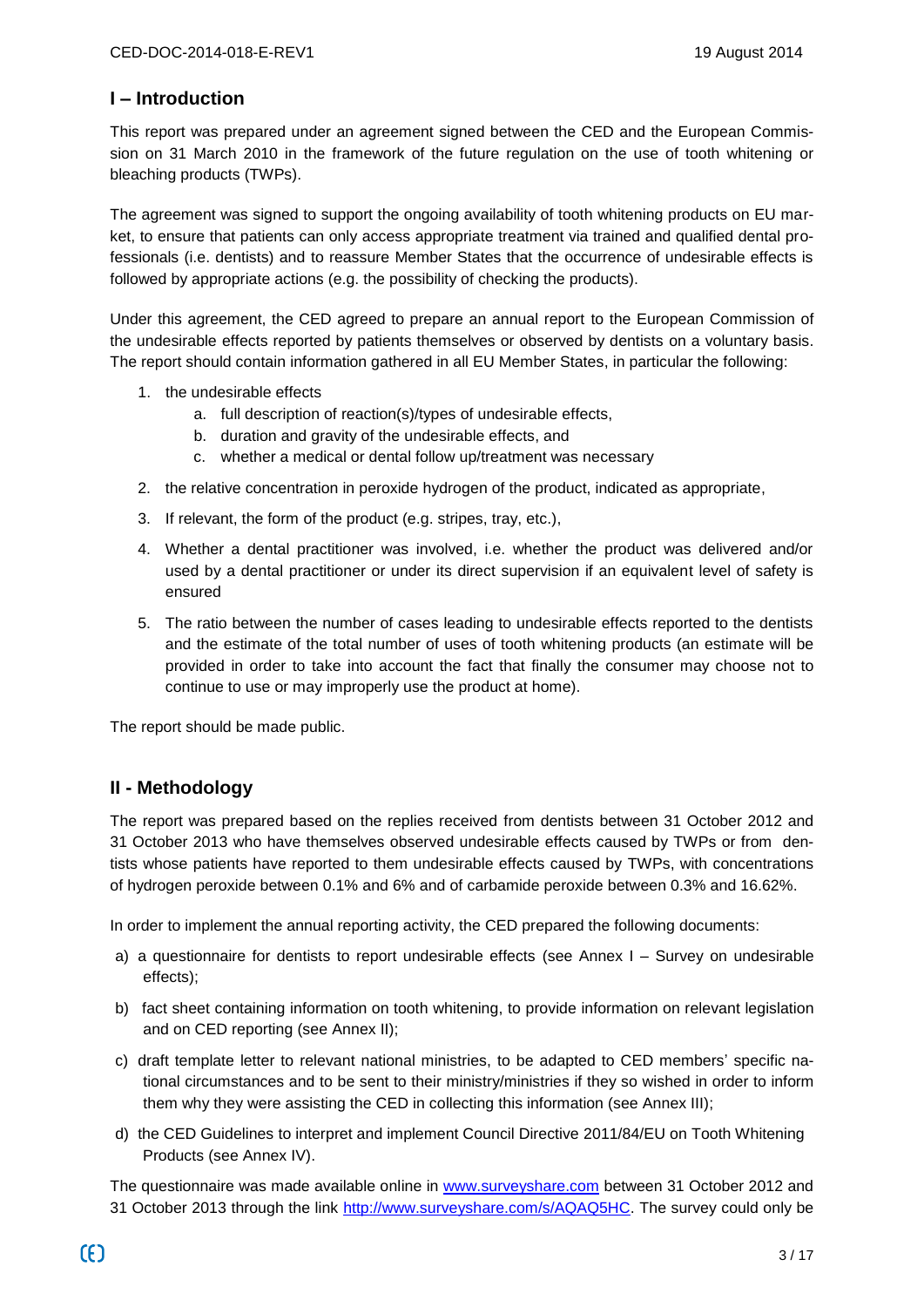answered online and the survey's link was only provided to CED Members in order to avoid false reporting. As the answers are anonymous there was no possibility to check the authenticity of the replies.

The CED created a page in its website to help advertise the survey and to concentrate all information in one place (see [CED website\)](http://www.eudental.eu/index.php?ID=44629).

The CED informed its members about the survey encouraging them to distribute the questionnaire among their members and non-members through CED mailing on 19 October 2012, sending reminders on 24 January, 13 March, 15 May, 29 July and on 30 October 2013; and during the CED General Meeting on 12 May and 23 November 2012, and 24 May and 22 November 2013.

The CED requested that its members:

- i. make the link to the online questionnaire available to their members (disseminating the link to their members as they judged appropriate), and to encourage them to reply. The CED recommended not making the link available in the public part of their website to avoid false reporting;
- ii. to advertise the questionnaire to other dentists who were not their members as appropriate;
- iii. to translate the questionnaire in their national language/s to assist dentists in replying;
- iv. to use the fact sheet, the CED Guidelines and the template letter addressed to relevant national ministries.

The survey was anonymous and the replies voluntary. Only a summary of reporting incidents was to be made public.

| $\mathbf 1$ | <b>Number of reporting</b><br>incidents | 13 (all date from 2013)                                                                   |                                                           |                                                                                                                       |                                                                   |  |
|-------------|-----------------------------------------|-------------------------------------------------------------------------------------------|-----------------------------------------------------------|-----------------------------------------------------------------------------------------------------------------------|-------------------------------------------------------------------|--|
| 2.          | <b>Countries</b>                        | 6 (Lithuania, France, Germany, Malta, Slovakia and Iceland)                               |                                                           |                                                                                                                       |                                                                   |  |
| 3.          | Undesirable effect                      | 11 replies the undesirable effect<br>was sensitivity, of which 1 also re-<br>ported pain. |                                                           | 2 replies the undesirable effect<br>was soft tissues inflammation/<br>ulceration                                      |                                                                   |  |
| 4.          | Undesirable effect oc-<br>curred        | 5 replies the effect occurred follow-<br>ing the first use by the dentist                 |                                                           | 8 replies the effect occurred<br>following the use by the patient<br>during the rest of the cycle of<br>use           |                                                                   |  |
| 5.          | Duration of undesirable<br>effect       | 9 replies the undesir-<br>able effect lasted 1-5<br>days                                  | 2 replies the undesir-<br>able effect lasted 6-10<br>days |                                                                                                                       | 2 replies the unde-<br>sirable effect lasted<br>more than 10 days |  |
| 6.          | <b>Material used</b>                    | 12 replies the material used was<br>carbamide peroxide                                    |                                                           | 1 reply the material used was<br>hydrogen peroxide                                                                    |                                                                   |  |
| 7.          | Concentration                           | 3 replies concentrations<br>between 0.3-10%<br>carbamide peroxide                         | peroxide,                                                 | 9 replies concentra-<br>1 reply did not re-<br>tions between 11-<br>ported the concen-<br>16.62% carbamide<br>tration |                                                                   |  |

#### **III - Survey results - general findings**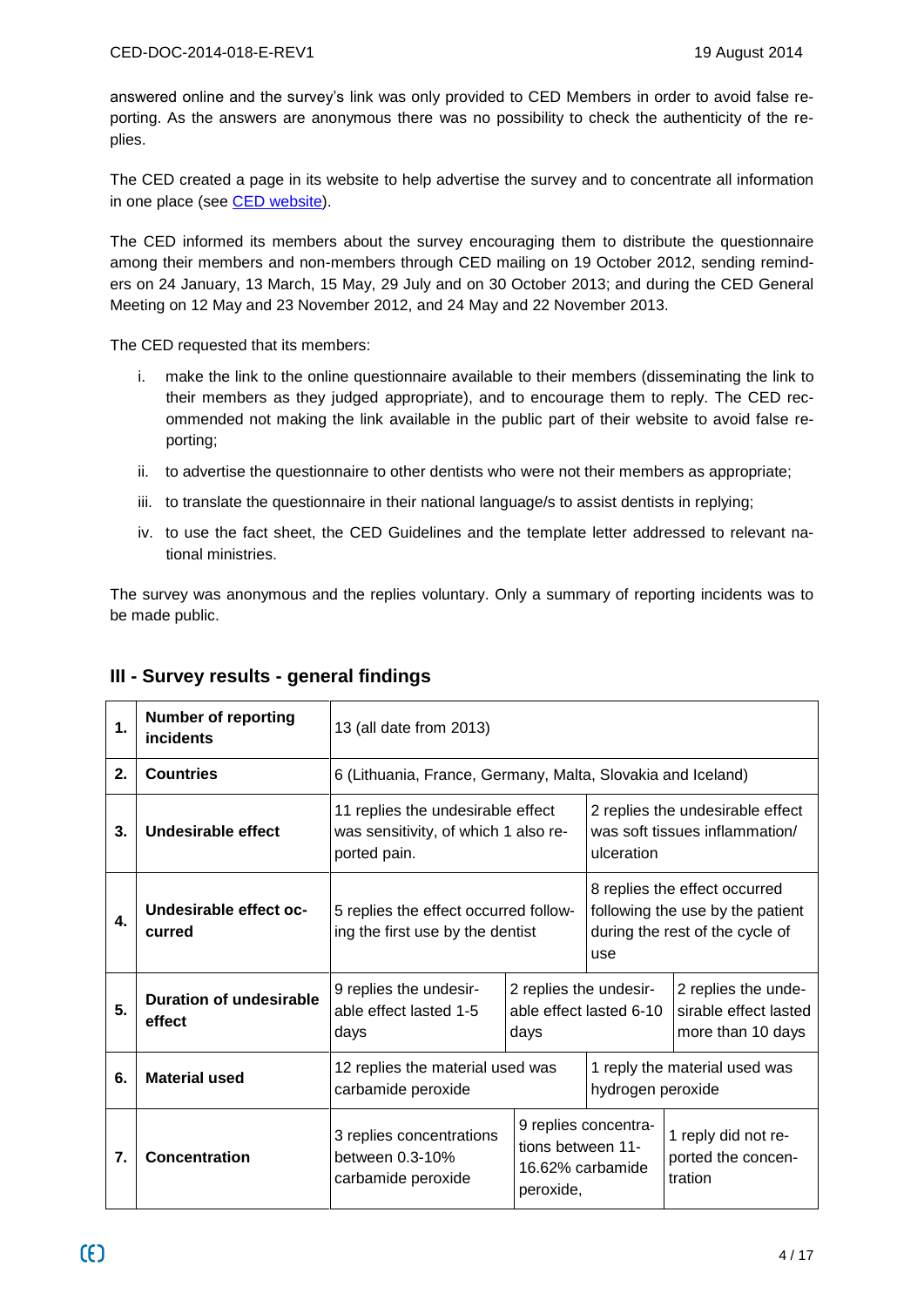| 8.  | Form of procedure                                               | 11 replies the form of procedure<br>was tray based with gel                                                                               |                                              | 2 replies the procedure was in<br>surgery/office only |                                         |
|-----|-----------------------------------------------------------------|-------------------------------------------------------------------------------------------------------------------------------------------|----------------------------------------------|-------------------------------------------------------|-----------------------------------------|
| 9.  | How many cases of<br>tooth whitening do you<br>carry out a year | 7 replies between<br>0-10 cases a year                                                                                                    | 4 replies be-<br>tween 11-20<br>cases a year | 1 reply be-<br>tween 31-40<br>cases a year            | 1 reply more<br>than 50 cases<br>a year |
| 10. | Were dental or medical<br>follow up/treatment<br>necessary      | 11 negative replies                                                                                                                       |                                              | 2 positive replies                                    |                                         |
| 11. | Any other observations                                          | 1 reply clarified that sensitivity after first use was observed only in<br>cases of concentrations higher than 6% used in surgery/office. |                                              |                                                       |                                         |

#### **IV – Discussion of survey results**

Only few reporting incidents were received. There are no reliable and verifiable statistics on how many tooth whitening cases are carried out in Europe annually. It is difficult to estimate reasons for the small number of responses (lack of interest of dentists, lack of information about the survey or, indeed, no undesirable effects to report).

Nevertheless, based upon the number of reporting incidents received, we can tentatively conclude the following:

- the use of small concentrations of hydrogen peroxide or carbamide peroxide, in accordance with Directive 2011/84/EU, only has few undesirable effects;
- most of the replies underline sensitivity as an undesirable effect;
- this undesirable effect only lasts for a few days.

The CED decided to carry out an internal survey to find out, to the extent possible, why there were so few reporting incidents (see results under point V below).

#### **V – Follow-up actions:**

#### **a) Results of the feed-back questionnaire**

Due to the lack of reporting incidents and in order to address this issue, the CED carried out a feedback questionnaire among its members (see Annex V) which was distributed on 30 October 2013.

By 20 November 2013, the CED received 18 replies (16 CED Members of out 29 and 2 CED Observers out of 3). Most members advertised the survey on their website, newsletter or at national dental associations/chambers meetings/workshops. Two members replied that they did not advertise the survey and one of the reasons mentioned was that TWPs was not an issue in their country.

The barriers identified by CED Members were the following:

- internet access and language (only some members had the possibility to translate the survey into their language);
- dentists may fear that self-reporting could become a basis for assumption that undesirable effects were caused by dentists' professional conduct (even though it is specified that the survey is anonymous);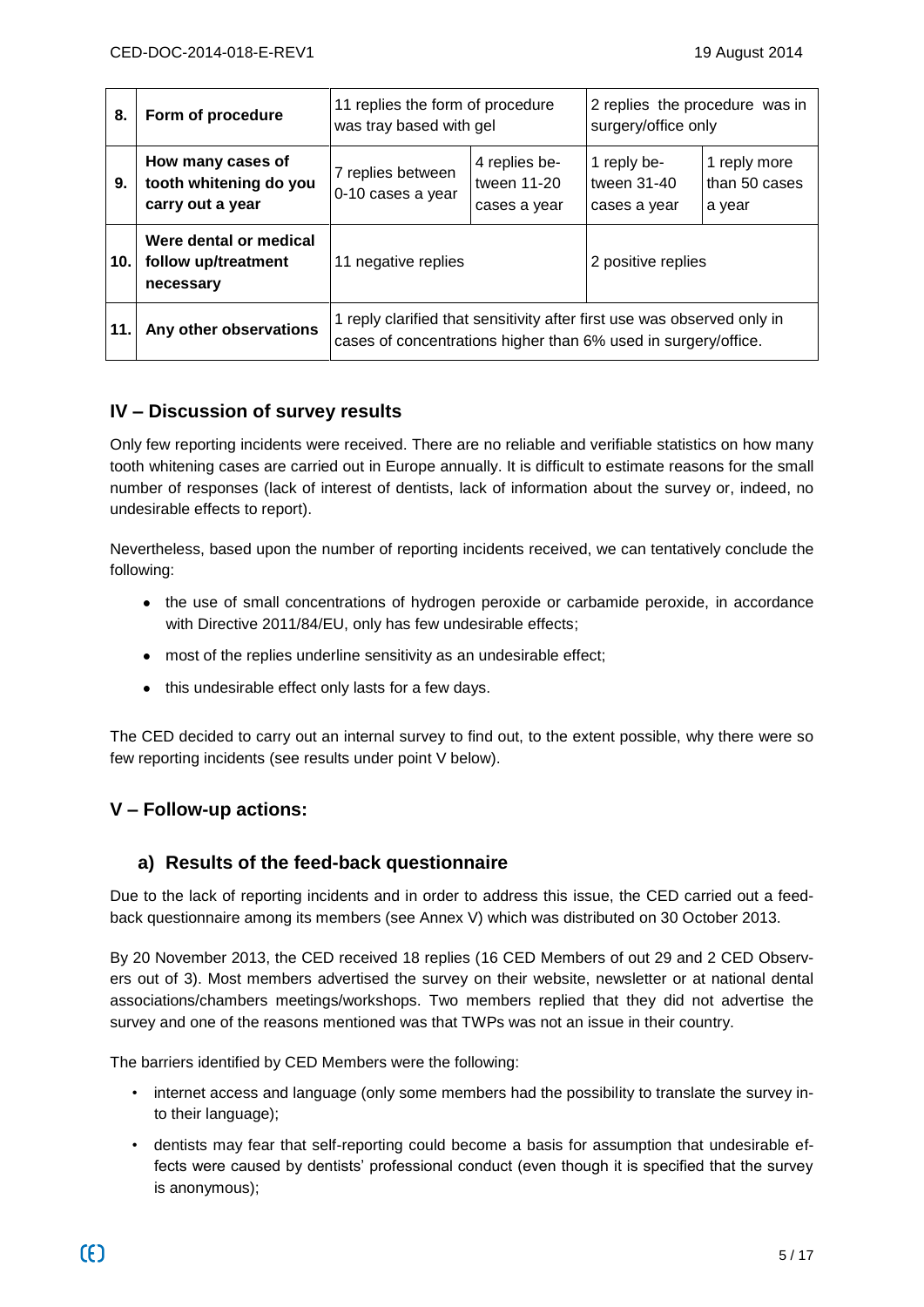- lack of dentists' interest for this kind of cooperation, not being able to identify the benefits to respond to the survey;
- management of undesirable effects is understood by the profession. Dentists may not see the added value in the reporting as the undesirable effects are detailed in peer reviewed dental scientific literature.
- dentists still offering higher concentrations than 6% of H2O2 are not able to reply to the questionnaire;
- dentists who are not members of a CED Member Association being unaware of the survey.

The solutions proposed by CED Members:

- associate CED logo to the campaign and/or develop logo to promote the survey;
- CED Members should communicate with other national relevant stakeholders in order to increase replies (e.g ministries, patients' organisations, dental schools);
- develop a detailed CED resolution on tooth whitening with accurate guidelines, including possible exceptions for using higher concentrations (e.g. specific medical conditions which required the use of higher concentrations);
- CED members to create their dedicated website page;
- Repeat messages in professional journals, websites, newsletters, mailings.

#### **b) Conclusions**

The CED identified three potential risks associated to the survey and suggests certain actions to prevent and mitigate those risks in the future.

| <b>Risk</b>                                                                   | <b>Preventive action</b>                                                                                                                                                                                                                                                                                                                                                     | <b>Potential action</b>                                                                                                                                                                                                                                                                                   |
|-------------------------------------------------------------------------------|------------------------------------------------------------------------------------------------------------------------------------------------------------------------------------------------------------------------------------------------------------------------------------------------------------------------------------------------------------------------------|-----------------------------------------------------------------------------------------------------------------------------------------------------------------------------------------------------------------------------------------------------------------------------------------------------------|
| Lack of response to the survey                                                | Send reminders to CED mem-<br>bers every two months; raise<br>awareness for the survey at<br>internal events; create a page<br>in the CED website to dissemi-<br>nate the information; use online<br>survey tools; CED members<br>requested to translate the<br>questionnaire in their national<br>language/s; carry out a feed-<br>back questionnaire among<br>CED members. | Continue to disseminate as<br>before; associate CED logo to<br>the online questionnaire; trans-<br>late the survey into the 3 CED<br>official languages; CED mem-<br>bers should dialogue with other<br>national relevant stakeholders<br>(e.g ministries, patients' organi-<br>sations, dental schools); |
| False reporting by non-dentists                                               | Survey's link only provided to<br>CED Members, members'<br>membership and members'<br>non-members.                                                                                                                                                                                                                                                                           |                                                                                                                                                                                                                                                                                                           |
| Estimating total number of<br>uses of tooth whitening prod-<br>ucts in the EU |                                                                                                                                                                                                                                                                                                                                                                              | Identify an organisation in pos-<br>session of this information to<br>request the relevant informa-<br>tion.                                                                                                                                                                                              |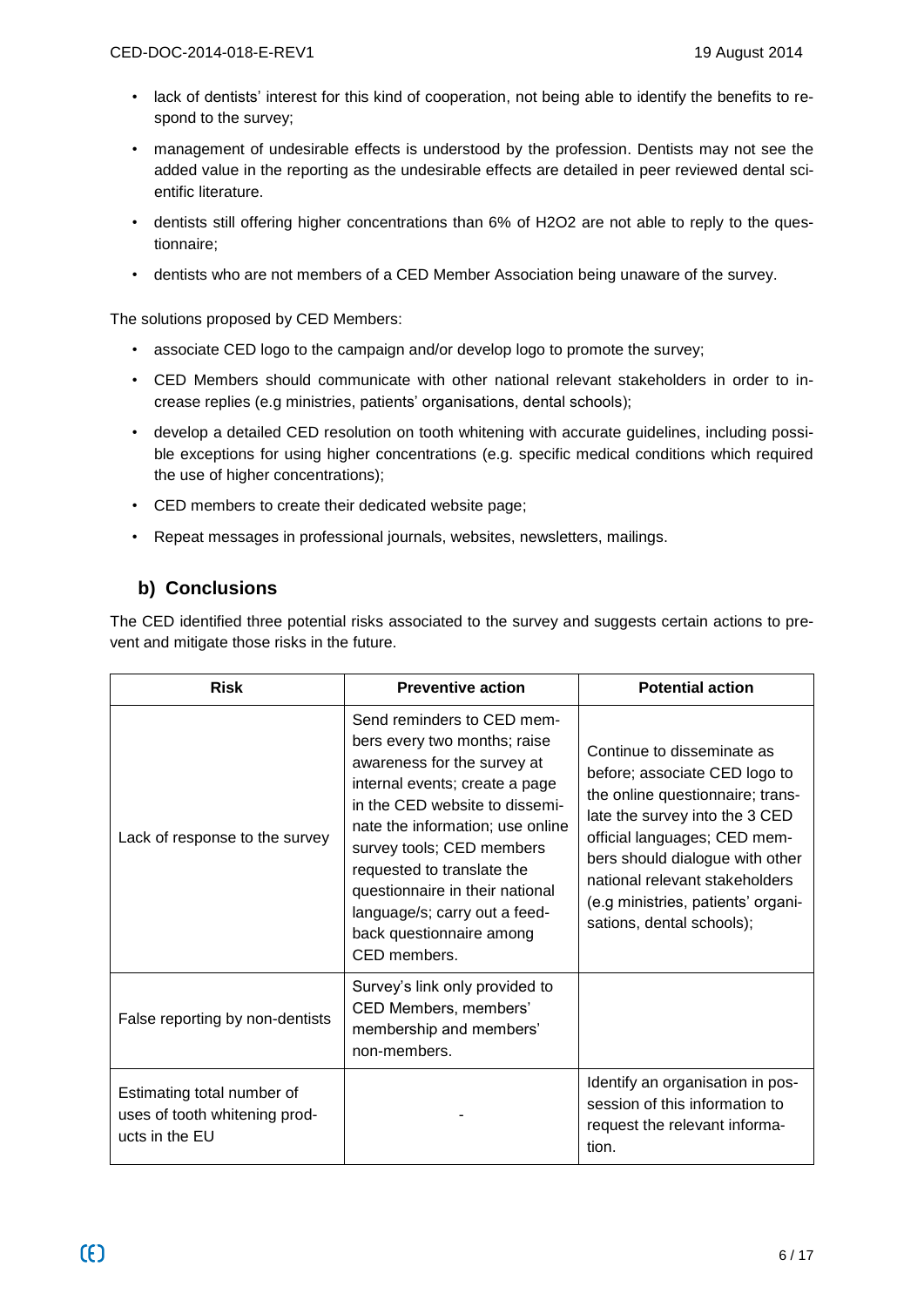## **ANNEXES<sup>1</sup>**

#### **Annex I: Survey on undesirable effects**

Welcome to the CED survey!

Please complete this questionnaire in relation to problems that have occurred in any tooth whitening case, reported by the patient himself or observed by you, for each patient. Tick in the appropriate box or write your comments when asked.

This information is being collected to support the ongoing availability of tooth whitening through dentists. This questionnaire is anonymous. Only summary results will be shared with the European Commission through a report on an annual basis. The report shall be made public.

Please note that under paragraph 4 of Article 23 of the Cosmetics Regulation 1223/2009, when end users or health professionals report serious undesirable effects to the competent authority of the Member State where the effect occurred, that competent authority shall immediately transmit the information on the cosmetic product concerned to the competent authorities of the other Member States and to the responsible person.

Thank you for your time!

#### **Undesirable effects/adverse reactions report by the dentist:**

- 1) Country:
- 2) Date of the report:
- 3) Undesirable effect:
	- $\Box$  Sensitivity
	- $\Box$  Soft tissue inflammation/ulceration
	- Allergy
	- $\Box$  Pain
	- $\Box$  Other:
- 4) Undesirable effect occurred:
	- $\Box$  Following the first use by the dental practitioner
	- $\Box$  Following the use by the patient during the rest of the cycle of use
- 5) Duration of undesirable effect:
	- $\Box$  1-5 days
	- $\Box$  6-10 days
	- $\Box$  10+ days
- 6) Material used:
	- $\Box$  Hydrogen peroxide
	- $\Box$  Carbamide peroxide
	- $\Box$  Sodium perborate

<sup>&</sup>lt;sup>1</sup> Please note that the Annexes reflect the legal state of play of when the survey was launched.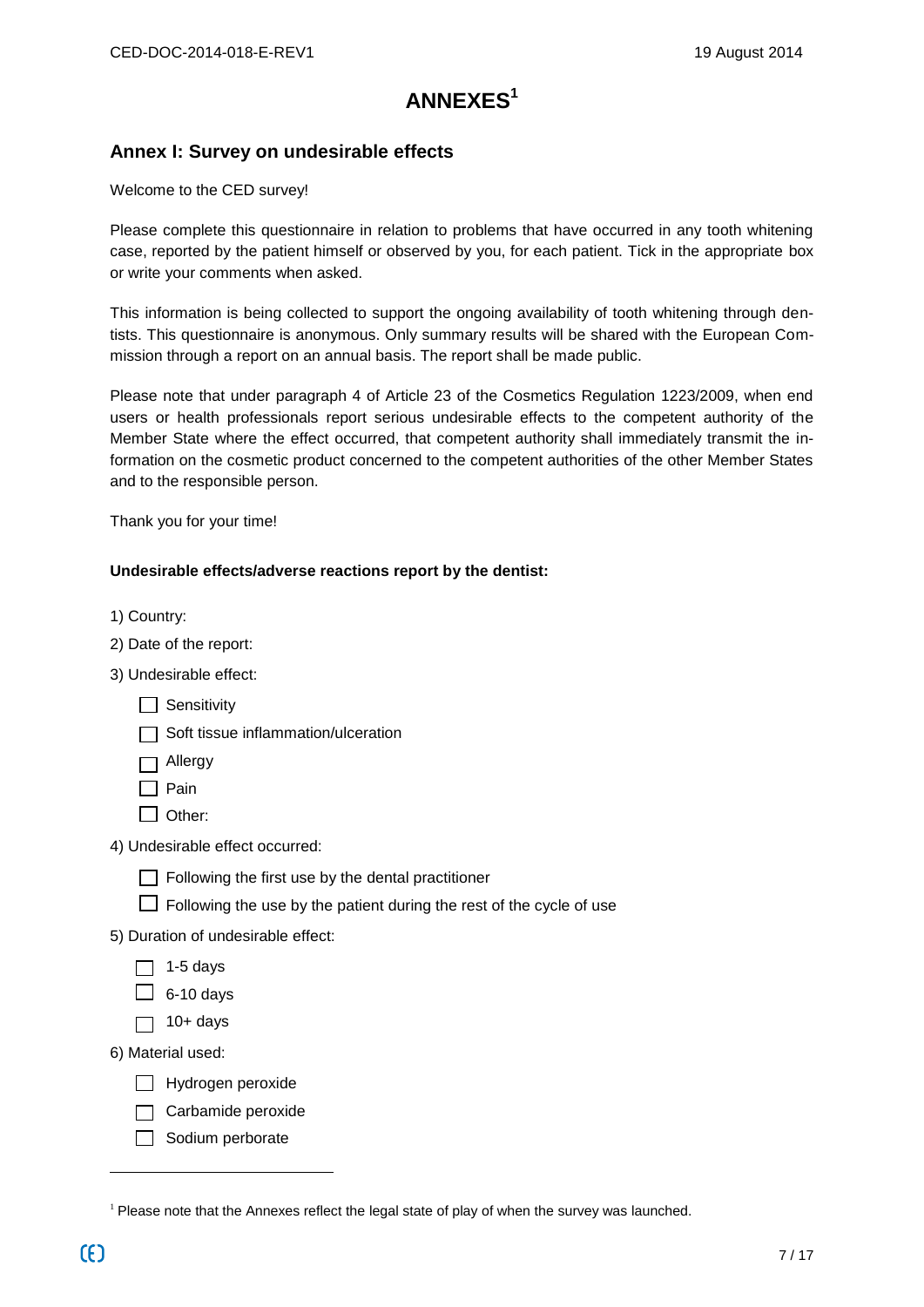7) Concentration:

- 0.1-3.6% hydrogen peroxide (0.3-10% carbamide peroxide)
- 3.7-6.0% hydrogen Peroxide (11-16.62% carbamide peroxide)

8) Form of procedure:

- $\Box$  Tray based with gel
- □ Whitening strips
- $\Box$  Internal bleaching
- $\Box$  In surgery/office

9) How many cases of tooth whitening do you carry out a year?

- $\Box$  0-10
- $\boxed{ } 11-20$
- $\boxed{)} 21-30$
- $\boxed{\phantom{0}}$  31-40
- $\Box$  41-50
- $\Box$  51+

10) Were dental or medical follow up/ treatment necessary?

- Yes. Please specify:
- $\Box$  No
- 11) Any other observations, please specify: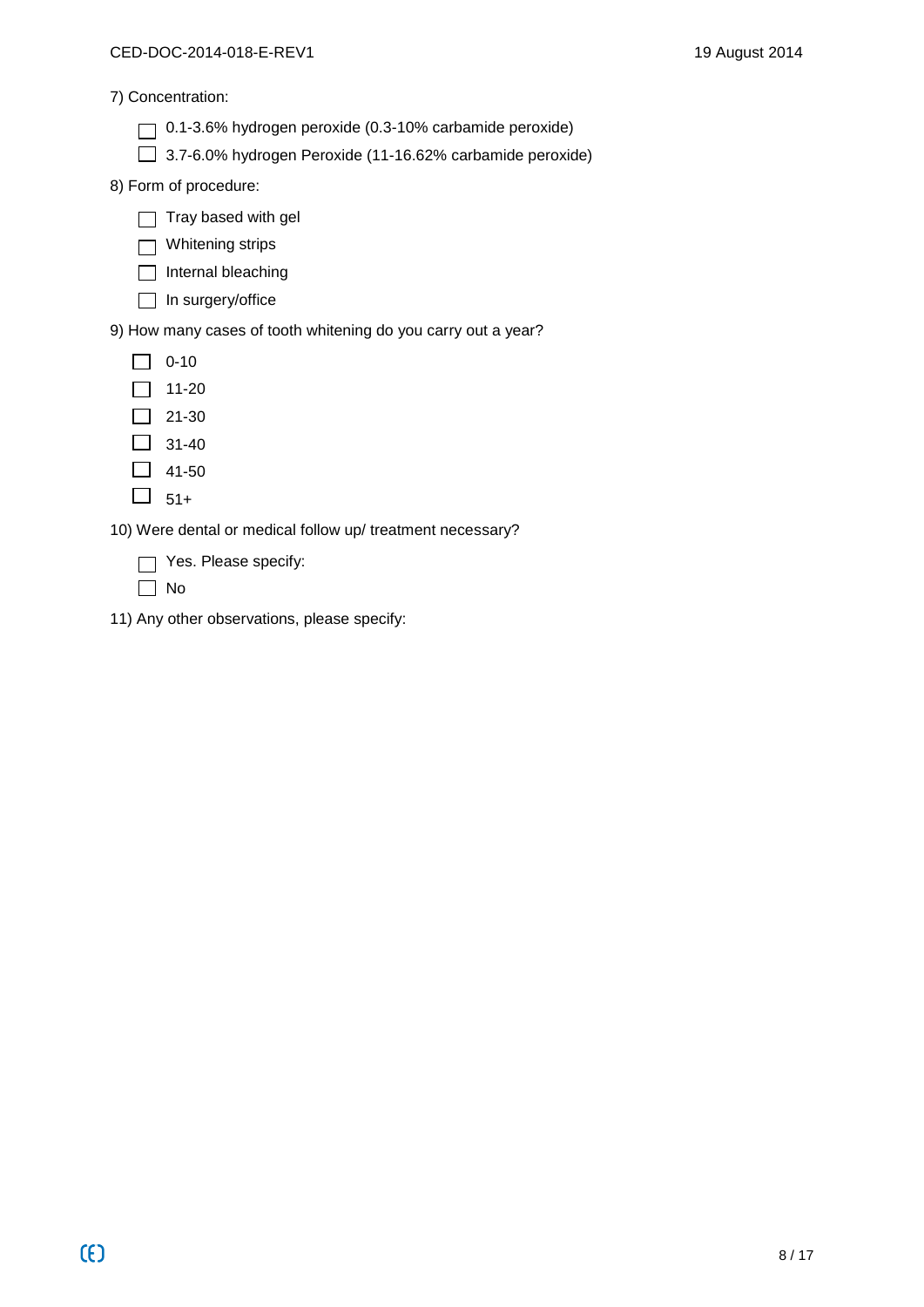#### **Annex II: Fact sheet information on tooth whitening**

#### **Brussels, 31 August 2012**

## **Fact sheet**

#### **Tooth Whitening or Bleaching Products – Council Directive 2011/84/EU**

- 1. The use of tooth whitening and bleaching products is regulated under [Directive 76/768/EEC of 27](http://eur-lex.europa.eu/LexUriServ/LexUriServ.do?uri=CONSLEG:1976L0768:20111118:EN:PDF)  [July 1976 on the approximation of the laws of the Member States relating to cosmetic products,](http://eur-lex.europa.eu/LexUriServ/LexUriServ.do?uri=CONSLEG:1976L0768:20111118:EN:PDF) as amended by [Council Directive 2011/84/EU of 20 September 2011 \(hereinafter "the Directive"\)](http://eur-lex.europa.eu/LexUriServ/LexUriServ.do?uri=OJ:L:2011:283:0036:0038:EN:PDF) as well as partially regulated by Regulation (EC) n° 1223/2009 of the European Parliament and of [the Council of 30 November 2009 on cosmetic products](http://eur-lex.europa.eu/LexUriServ/LexUriServ.do?uri=OJ:L:2009:342:0059:0209:EN:PDF) (which will enter into complete force on 11 July 2013). They are classified as cosmetic products and not as medical devices.
- 2. The substances affected concern **hydrogen peroxide** and other compounds or mixtures that release hydrogen peroxide in tooth whitening or bleaching products, including **carbamide peroxide** (where 16.62% of carbamide peroxide corresponds to 6% of hydrogen peroxide) and **zinc peroxide**and **sodium perborate and perboric acid** (as they are considered to be hydrogen peroxide releasing substances, pursuant to the opinion of the Scientific Committee on Consumer Safety (SCCS) on sodium perborate and perboric acid, published on 22 June 2010).<sup>2</sup>
- 3. The Directive prohibits the marketing of products containing over 6 % of hydrogen peroxide and establishes new conditions for using products between 0.1% and 6% of hydrogen peroxide, regardless the place where their use occurs – in the dental office or at home.
- 4. According to the Directive, products between 0.1% and 6% of hydrogen peroxide:
	- 4.1. can only be sold to dental practitioners<sup>3</sup>. Distributers need to ensure that these products cannot be supplied directly to retail;
	- 4.2. must have their first use within the dental office i.e., by dental practitioners (or under their direct supervision if an equivalent level of safety is ensured), in order to ensure that a clinical examination takes place and the exposure to these products is limited;
	- 4.3. cannot be used on a person under 18 years of age;
	- 4.4. for the rest of cycle of use, can be performed by consumers themselves as long as the access to the product is provided by dental practitioners, or by other qualified dental professionals who are under the dental practitioner's direct supervision and responsibility.

<sup>&</sup>lt;sup>2</sup>Please note that after this fact sheet had been released, we received clarifications from the Commission services that sodium perborate and perboric acid had been banned in cosmetic products pursuant to Article 15 (2) indent 1 of Regulation 1223/2009 on cosmetic products ('Cosmetics Regulation') as they are considered hazardous substances classified as carcinogenic, mutagenic or toxic for reproduction (CMR), category 1B according to Part 3 of Annex VI of Regulation 1272/2008 on classification, labelling and packaging of substances and mixtures,and no exception to the ban has been granted according to Article 15 (2) indent 2 of the Cosmetics Regulation.

<sup>&</sup>lt;sup>3</sup> Dental practitioner (i.e. dentist) is the term used by *Directive 2005/36/EC of the European Parliament and of the* [Council of 7 September 2005 on the recognition of professional qualifications](http://eur-lex.europa.eu/LexUriServ/LexUriServ.do?uri=CONSLEG:2005L0036:20110324:EN:PDF) (see Articles 34-37).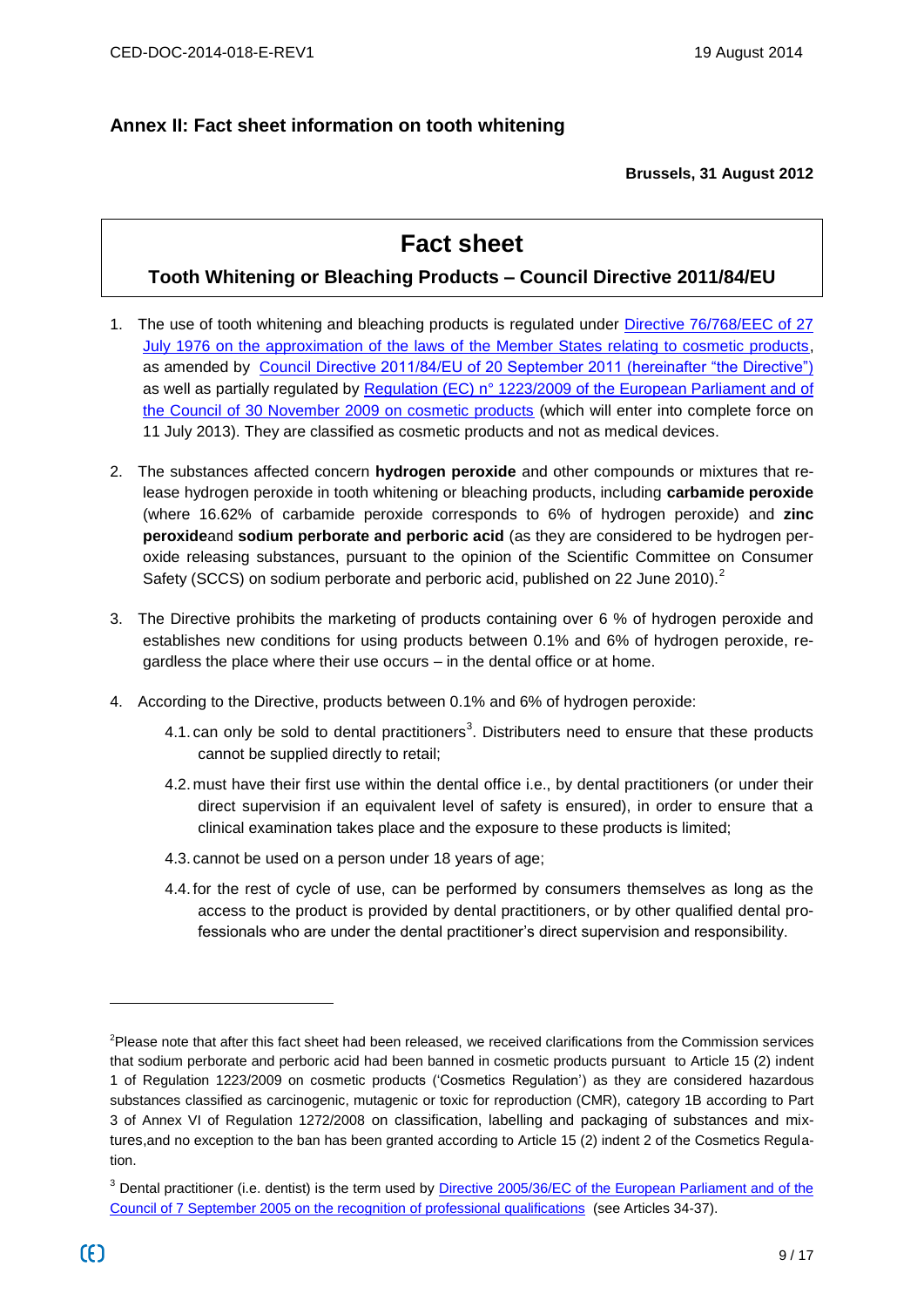- 5. The conditions of use and warnings which must be printed on the label of tooth whitening and bleaching products containing more than 0.1% and up to 6% of hydrogen peroxide, present or released are specified on entry 12 of the first part of Annex III of the Directive.
- 6. The Directive aims at implementing the opinion of the [Scientific Committee on Consumer Products](http://ec.europa.eu/health/ph_risk/committees/04_sccp/docs/sccp_o_122.pdf)  [\(SCCP\) of 18 December 2007 on hydrogen peroxide, in its free form or when released, in oral](http://ec.europa.eu/health/ph_risk/committees/04_sccp/docs/sccp_o_122.pdf)  [hygiene products and tooth whitening products \(SCCP/1129/07\).](http://ec.europa.eu/health/ph_risk/committees/04_sccp/docs/sccp_o_122.pdf) It intends to adapt to technical progress Directive 76/768/EEC while ensuring the protection of public health. SCCP was replaced by the new Scientific Committee on Consumer Safety (hereinafter "SCCS").

For further information please consult the CED website [www.eudental.eu](http://www.eudental.eu/) or contact CED Brussels Office by telephone +32 2 736 34 29 or by email [ced@eudental.eu.](mailto:ced@eudental.eu)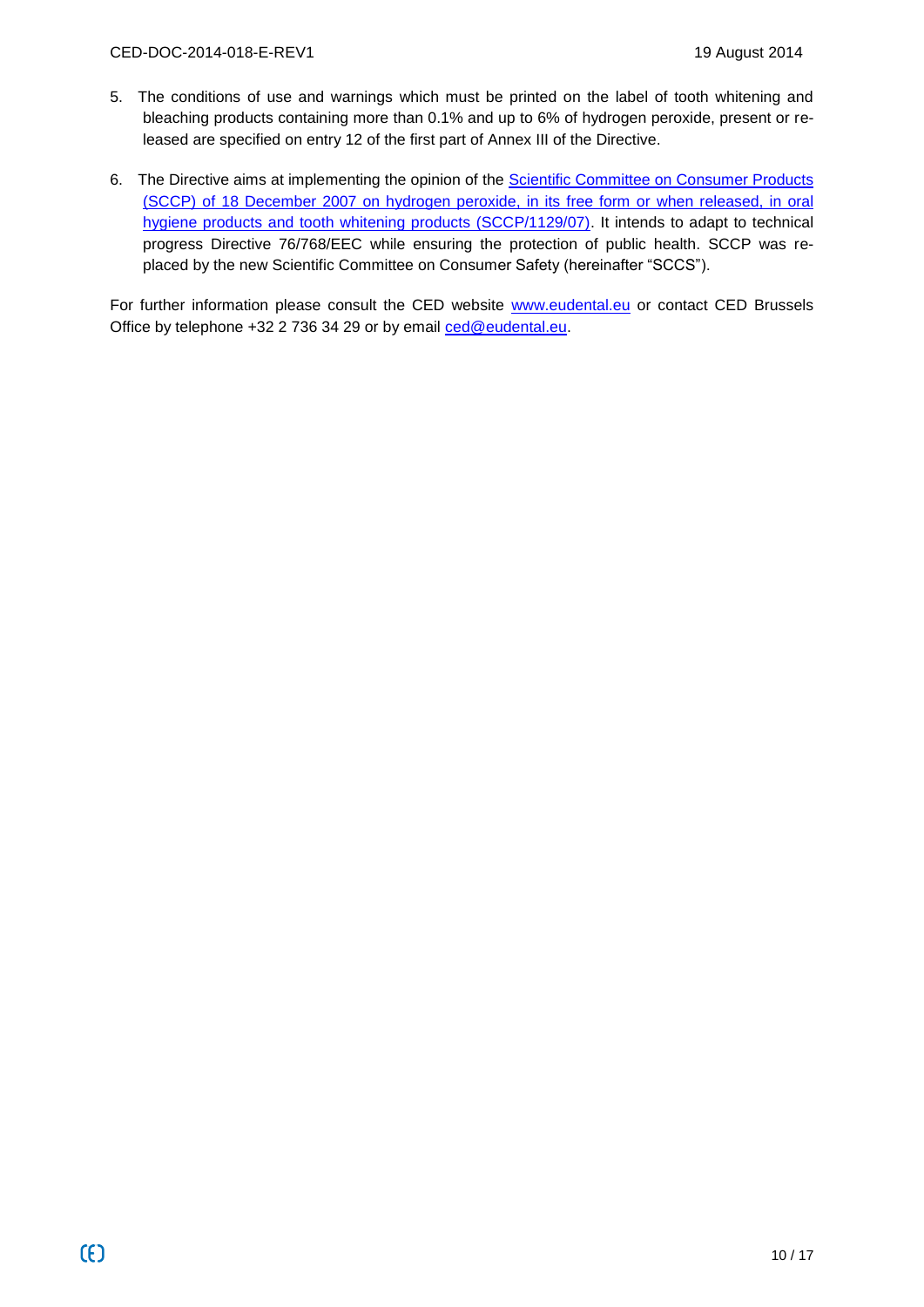#### **Annex III: Draft template letter to relevant national ministries**

*(place), (date)*

Dear Minister [*National Health Ministry/Department*],

We are writing to you on behalf of *(CED Member organisation)*, representing …. dentists in …., in connection to the Council Directive 2011/84/EU of 20 September 2011 amending Directive 76/768/EEC, concerning cosmetic products, for the purpose of adapting Annex III thereto to technical progress (hereinafter "**the Directive**").

This Directive regulates the use of hydrogen peroxide and other compounds or mixtures that release hydrogen peroxide in tooth whitening or bleaching products. It establishes a new legal framework for products between 0.1% and 6% of hydrogen peroxide and prohibited the marketing of products containing over 6 % of hydrogen peroxide, as is the case now.

On 31 March 2010, while the Directive was being discussed in the Standing Committee on Cosmetic Products, the Council of European Dentists (CED)<sup>4</sup>, for which the *(CED Member organisation)* is a member, formalised an agreement with the European Commission (EC) to reassure Member States that the occurrence of undesirable effects would be followed by appropriate actions (e.g. the possibility of checking the products). It was also meant to ensure the ongoing availability of tooth whitening and bleaching products in the market and that patients could only access appropriate products via trained and qualified dental professionals (i.e. dentists).

In this agreement, the CED accepted to **annually report undesirable effects** observed by dentists or reported by patients themselves which result from the use of tooth whitening products. The report would gather the information collected in Member States. It would be submitted to the EC and should be made public.

In order to achieve this objective, the CED developed a questionnaire for dentists to report undesirable effects (see attached document 1). The questionnaire will be anonymous and only the summary results will be submitted to the EC. The questionnaire will be made available on our website, as well as on the CED's, and will be accompanied by an information package containing: i) a fact sheet on the European regulation of tooth whitening products (see attached document 2); and, ii) the CED Guidelines to interpret and implement Council Directive 2011/84/EU on tooth whitening products (see attached document 3).

We also intend to advertise this questionnaire in the newsletter of our association in order to inform and engage individual dental practitioners to cooperate in this activity.

We would be glad to provide further information on this issue if you so require.

Sincerely,

*(CED Member organisation)* **Annex:** 3 documents.

<sup>4</sup> The CED is a European not-for-profit association which represents over 340,000 practising dentists through 32 national dental associations and chambers from 30 European countries. Its key objectives are to promote high standards of oral healthcare and effective patient-safety centred professional practice across Europe, including through regular contacts with other European organisations and EU institutions.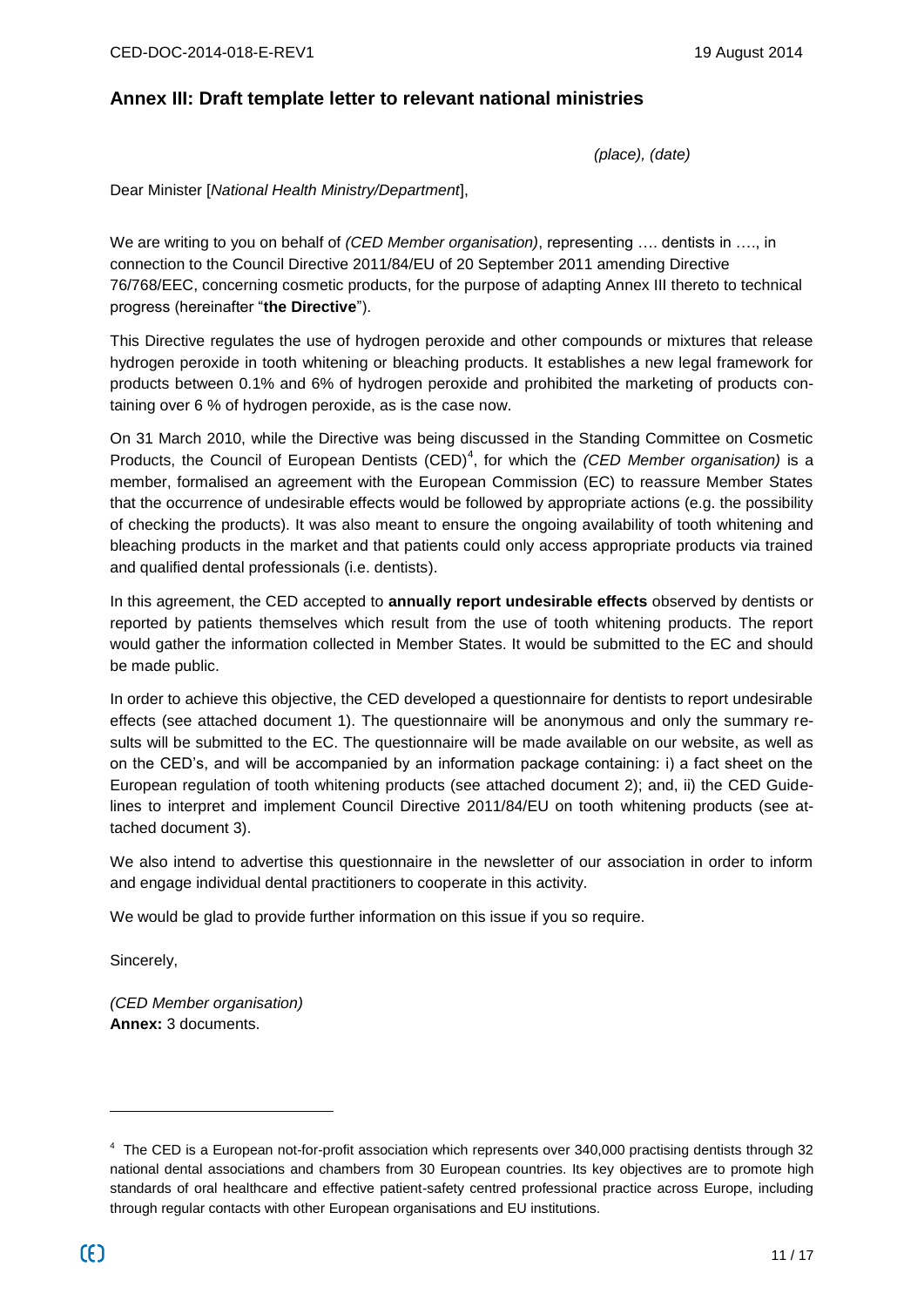#### **Annex IV**

## **CED GUIDELINES TO INTERPRET AND IMPLEMENT COUNCIL DIRECTIVE 2011/84/EU ON TOOTH WHITENING PRODUCTS**

#### **I – INTRODUCTION**

This document provides guidance for interpreting and implementing the Council Directive 2011/84/EU of 20 September 2011 amending Directive 76/768/EEC, concerning cosmetic products, for the purpose of adapting Annex III thereto to technical progress (hereinafter "the Directive"). It intends to support CED Members and CED Observers when they contact the Ministries responsible for transposing the Directive into national legislation and to advise individual dental practitioners. It is important to ensure that CED Members and CED Observers are heard by the relevant competent authorities in the beginning of the transposition procedure.

This document can also serve to support CED Members and CED Observers in providing complete information about the regulation of tooth whitening and bleaching products to the dentists and the general public in their countries.

The European Commission (Directorate General for Health & Consumers) has been informed and commented this document.

The Directive has entered into force on 18 November 2011. **Member States will have to apply the Directive provisions from 31 October 2012**.

#### **II – WHAT HAS CHANGED IN THE DIRECTIVE?**

The Directive regulates the use of hydrogen peroxide and other compounds or mixtures that release hydrogen peroxide in tooth whitening or bleaching products.

Until now, according to entry 12 of the first part of Annex III of the Council Directive 76/768/EEC of 27 July 1976 on the approximation of the laws of the Member States relating to cosmetic products (hereinafter "Directive 76/768/EEC"), the use of hydrogen peroxide and other compounds or mixtures that release hydrogen peroxide was limited to 0.1% of hydrogen peroxide present in oral hygiene products or released. Concentrations above this limit were prohibited. Indeed, under Article 4 paragraph 1 (b) of Directive 76/768/EEC, marketing of cosmetic products which contained the substances listed in the first part of Annex III, beyond the limits and outside the conditions laid down therein, was prohibited in all Member States. Hence, only concentrations of 0.1 % of hydrogen peroxide were considered safe and were allowed to be freely available to the consumers on the market.

The current Directive establishes a **new legal framework**: products between 0.1% and 6% of hydrogen peroxide present in tooth whitening or bleaching products or released can now be sold to dental practitioners and must have their first use within the dental office i.e., by dental practitioners (or under their direct supervision if an equivalent level of safety is ensured). The rest of cycle of use can be performed by consumers themselves as long as the access to the product is provided by dental practitioners, or by other qualified dental professionals who are under the dental practitioner's direct supervision and responsibility, as explained under point III a) below. These concentrations cannot be used on a person under 18 years of age.

The Directive aims at implementing the opinion of the Scientific Committee on Consumer Products of 18 December 2007 on hydrogen peroxide, in its free form or when released, in oral hygiene products and tooth whitening products (see attached for your information). It intends to adapt to technical progress Directive 76/768/EEC while ensuring the protection of public health.The Scientific Committee on Consumer Products was replaced by the new Scientific Committee on Consumer Safety (hereinafter "SCCS").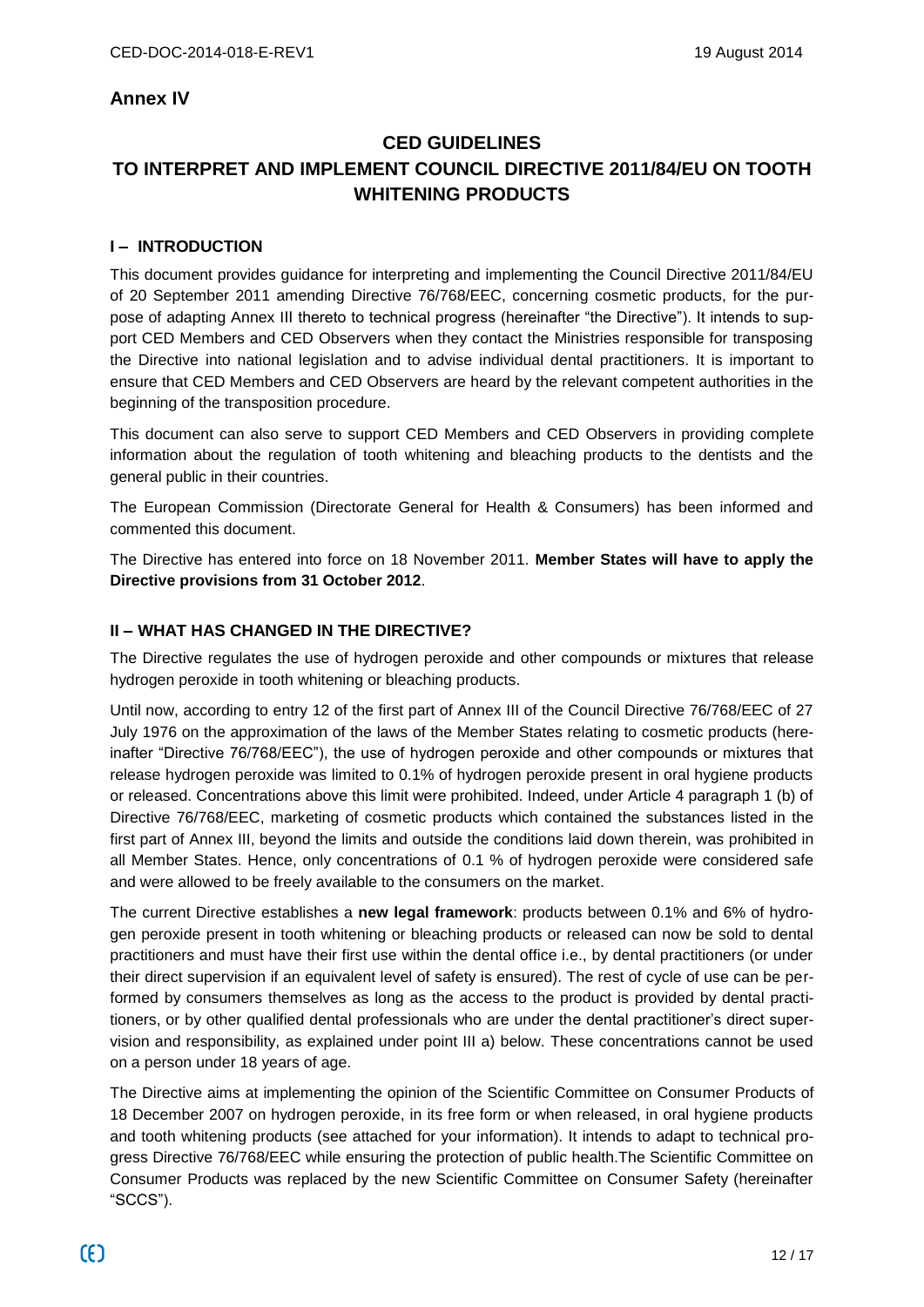#### **III – GUIDELINES**

#### **a) The meaning of the term "dental practitioners" in the Directive**

Recital 4 of the Directive establishes that: *"Those products* [products containing more than 0.1% and up to 6% of hydrogen peroxide present or released] *should therefore be regulated in a way that ensures that they are not directly available to the consumer. For each cycle of use of those products, the first use should be limited to dental practitioners, as defined under Directive 2005/36/EC of the European Parliament and of the Council of 7 September 2005 on the recognition of professional qualifications or under their direct supervision if an equivalent level of safety is ensured. Dental practitioners should then provide access to those products for the rest of the cycle of use."*

The new Directive does not provide a definition of "dental practitioners". It refers to the definition established under Directive 2005/36/EC on the recognition of professional qualifications (hereinafter PQD). The PQD however does not provide a definition *stricto sensu* of a dental practitioner. In fact, under Article 36, the PQD describes the professional activities of dental practitioners and the conditions under which a dental practitioner can pursue his/her activities.

In this sense, Article 36 of the PQD establishes the following:

*"1. For the purposes of this Directive, the professional activities of dental practitioners are the activities defined in paragraph 3 and pursued under the professional qualifications listed in Annex V, point 5.3.2.*

*2. The profession of dental practitioner shall be based on dental training referred to in Article 34 and shall constitute a specific profession which is distinct from other general or specialised medical professions. Pursuit of the activities of a dental practitioner requires the possession of evidence of formal qualifications referred to in Annex V, point 5.3.2. Holders of such evidence of formal qualifications shall be treated in the same way as those to whom Articles 23 or 37 apply.*

*3. The Member States shall ensure that dental practitioners are generally able to gain access to and pursue the activities of prevention, diagnosis and treatment of anomalies and diseases affecting the teeth, mouth, jaws and adjoining tissue, having due regard to the regulatory provisions and rules of professional ethics on the reference dates referred to in Annex V, point 5.3.2."*.

As a result, by limiting the fist use within a cycle of use to "dental practitioners", **the new Directive intends to ensure that only dental practitioners, and no other professionals, have direct access to tooth whitening and bleaching products containing more than 0.1% and up to 6% of hydrogen peroxide present or released**. Those products cannot be directly available to the consumer or other professionals.

Nevertheless, **other qualified dental professionals can perform** tooth whitening and bleaching under the supervision of dental practitioners where an equivalent level of safety is ensured. Who can perform tooth whitening and bleaching under the abovementioned circumstances and how the equivalent level of safety is ensured needs to be further developed by Member States when transposing Directive 2011/84/EC. Indeed, in order to ensure consistency of what one should understand by *"an equivalent level of safety"*, Member States should specify the minimum conditions under which the equivalent level of safety is ensured. For example, Member States should specify the minimum professional qualifications required (i.e., in the area of dentistry and by qualified dental care professionals) and/or, if appropriate, the need to be registered in a professional organisation or to be authorised by a competent authority.

Furthermore, the purpose of the new Directive is to enhance patient safety and to ensure that patients can only access appropriate products via trained and qualified dental professionals. Recital 3 of the Directive explains the conditions under which these products can be safely used. It mentions that an **appropriate clinical examination** needs to be carried out in order to ensure that there are no risk factors or any other oral pathology of concern, and that the **exposure to these products is limited** so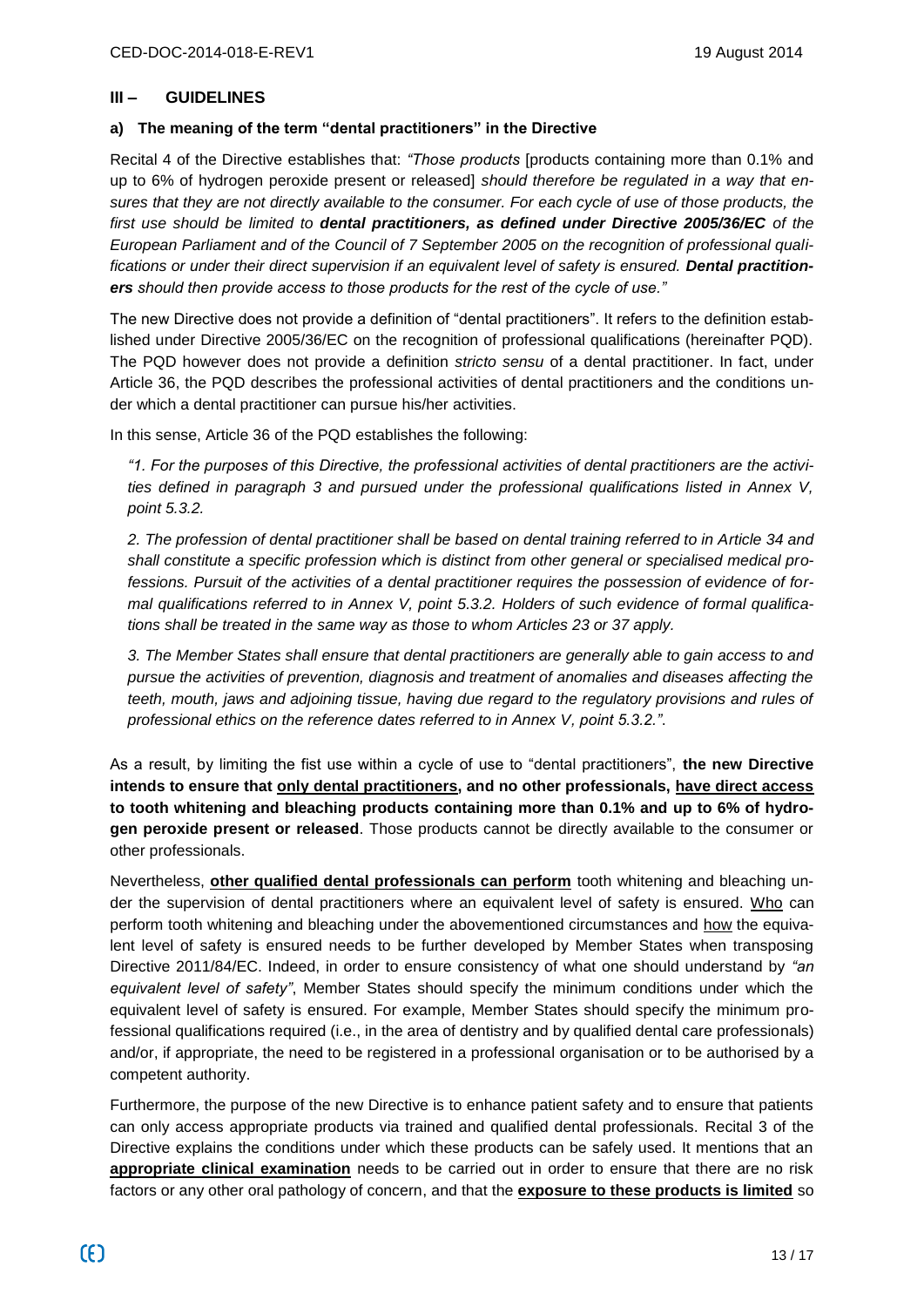as to ensure that the products are used only as intended in terms of frequency and duration of application.

A clinical examination implies therefore an examination by a clinician (the dental practitioner) in a clinical setting. Moreover, the clinical examination must be carried out **before the first use** of tooth whitening products, and the **ongoing exposure** to these products (the rest of the cycle of use), which shall be limited in terms of frequency and duration of application, must be **monitored** by the dental practitioner.

#### **b) The substances regulated**

The Directive regulates the use of **hydrogen peroxide** and other compounds or mixtures that release hydrogen peroxide, **including carbamide peroxide and zinc peroxide**. Note that the active ingredient of carbamide peroxide is hydrogen peroxide where **16.62% of carbamide peroxide corresponds to 6% of hydrogen peroxide**.

**Sodium perborate and perboric acid<sup>5</sup> are also regulated as they are considered to be hydrogen** peroxide releasing substances, pursuant to the opinion of the Scientific Committee on Consumer Safety (SCCS) on sodium perborate and perboric acid, published on 22 June 2010 (see attached).

The conclusion of the SCCS opinion (pages 22 and 23) states the following:

#### *"4. CONCLUSION*

*(1) Based on the current knowledge on the chemistry, biology and toxicology of sodium perborate and perboric acid, does the SCCS consider that sodium perborate and perboric acid can be considered as "hydrogen peroxide" releasing substances in the sense as the already regulated substances in Annex III, entry 12 of the Cosmetics Directive 76/768/EEC?*

*The SCCS is of the opinion that sodium perborate and perboric acid can be considered as "hydrogen peroxide" releasing substances and thus are covered by the entries 12 of Annex III, of the Cosmetics Directive 76/768/EEC,*

*(2) If the answer to question 1 is yes, does the SCCS consider that the general restrictions applicable to hydrogen peroxide releasing substances should apply to sodium perborate and perboric acid?*

*The SCCS considers that the general restrictions applicable to hydrogen peroxide releasing substances should apply to sodium perborate and perboric acid. As laid out in opinion SCCS/1249/09, the substances listed in the Annex I of this mandate are, in addition to entry 12 of Annex III, also covered by entry 1a of Annex III of the Cosmetics Directive 76/768/EEC. The more restrictive of the two entries should apply."*The European Commission is currently discussing with Member States the legal regime for sodium perborate and perboric acid. In the future, it is possible that these substances are banned from cosmetic products.

#### **c) Is there a difference between in-office and at-home concentrations?**

The Directive regulates the use of hydrogen peroxide and other compounds or mixtures that release hydrogen peroxide **regardless the place where their use occurs – in the dental office or at home**:

- **Concentrations of ≤ 0.1 % of hydrogen peroxide** present or released in oral products, including mouth rinse, tooth paste and tooth whitening or bleaching products are safe and will continue to be freely available on the market.
- **Concentrations of >0.1% - ≤ 6% of hydrogen peroxide** present or released in tooth whitening or bleaching products can only be sold to dental practitioners and, for each cycle of use, the first

 $<sup>5</sup>$  Please see footnote 2.</sup>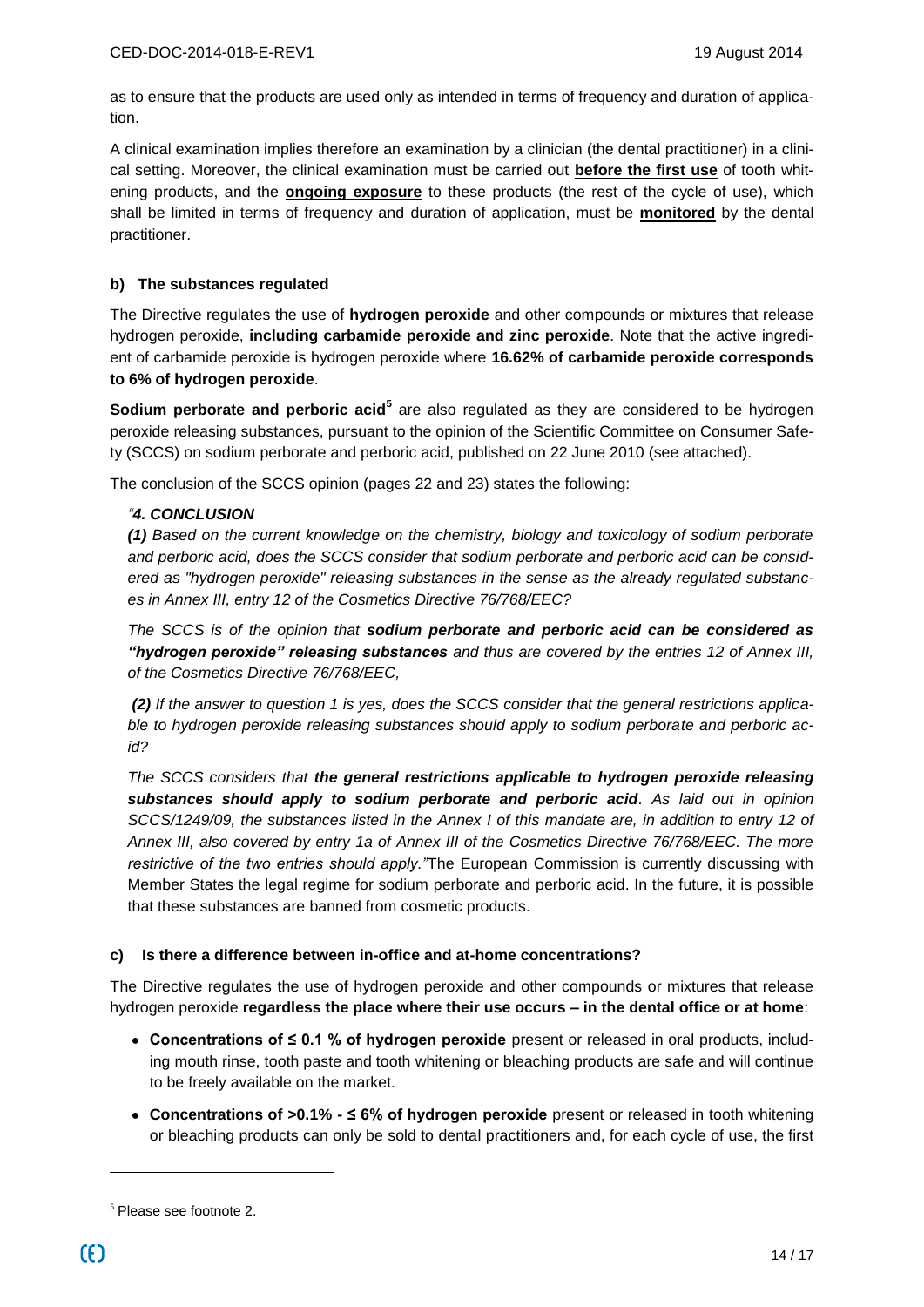use can only be carried out by dental practitioners or under their direct supervision if an equivalent level of safety is ensured, as explained under point III a) above. Afterwards the product may be provided by the dental practitioner, to the consumer to complete the cycle of use.

**Concentrations of >6 % of hydrogen peroxide** present or released in oral products, including tooth whitening or bleaching products, **will continue to be prohibited, as before**. However, in several Member States, concentrations higher than 6% of hydrogen peroxide are currently being used due to the fact that the relevant national legislations regulating the use of tooth whitening or bleaching products containing more than 0.1% of hydrogen peroxide are based on the Medical Devices Directive (Council Directive 93/42/EEC of 14 June 1993 concerning medical devices).

Indeed, in several Member States tooth whitening or bleaching products are considered medical devices and not cosmetic products. For this reason, these products bear the CE marking provided for in Article 17 of the Medical Devices Directive (which is a declaration by the manufacturer that the products comply with the essential requirements of the relevant EU legislation). **For the European Commission, however, tooth whitening or bleaching products have always been considered cosmetic products and therefore regulated under Directive 76/768/ECC concerning cosmetic products. Thus, the CE marking is unduly affixed; under EU legislation they remain to be treated as cosmetic products.**

The European Commission can decide to launch infringement procedures against those Member States which fail to comply with Directive 76/768/EEC. It is the opinion of the CED that the European Commission may be stricter with regards the enforcement of the new Directive 2011/84/EU.

#### **d) Labelling**

Entry 12 of the first part of Annex III of the Directive specifies the conditions of use and warnings which must be printed on the label of tooth whitening and bleaching products containing more than 0.1% and up to 6% of hydrogen peroxide, present or released. It requires the following:

- i. The indication in percentage of the concentration of hydrogen peroxide present or released;
- ii. The warning that it cannot be used on a person under 18 years-old;
- iii. The warning that it can only be sold to dental practitioners, specifying that for each cycle of use the first use can only be done by dental practitioners or under their direct supervision if an equivalent level of safety is ensured, as explained under point III a) above. Afterwards the product may be provided to the consumer [by the dental practitioner] to complete the cycle of use.

#### **e) How to deal with illegal practice of tooth whitening**

In 2011, the CED carried out a survey among its Members and Observers to investigate if tooth whitening by non-dentists was a problem and, if so, what was the attitude of national competent authorities, and what kind of actions had they taken against non-dentists performing tooth whitening. The survey also included questions about the materials being used and if CED Members and Observers were aware of any complaints about damage done by non-dentists. 11 countries out of 27 reported having problems with tooth whitening being carried out by non-dentists; 2 countries reported not having problems, but expected they would appear in the future.

For those countries where tooth whitening by non-dentists is a problem or a developing problem, please find below some suggestions which might help you to deal with the illegal practice of tooth whitening in your country, considering the new legal framework of the Directive:

- Discuss the present guidelines with national competent authorities that enforce the Cosmetics Directive 76/768/EEC and regulate the dental profession;
- Specify in national legislation that tooth whitening is a medical act reserved to dental practitioners, as explained under point III a) above;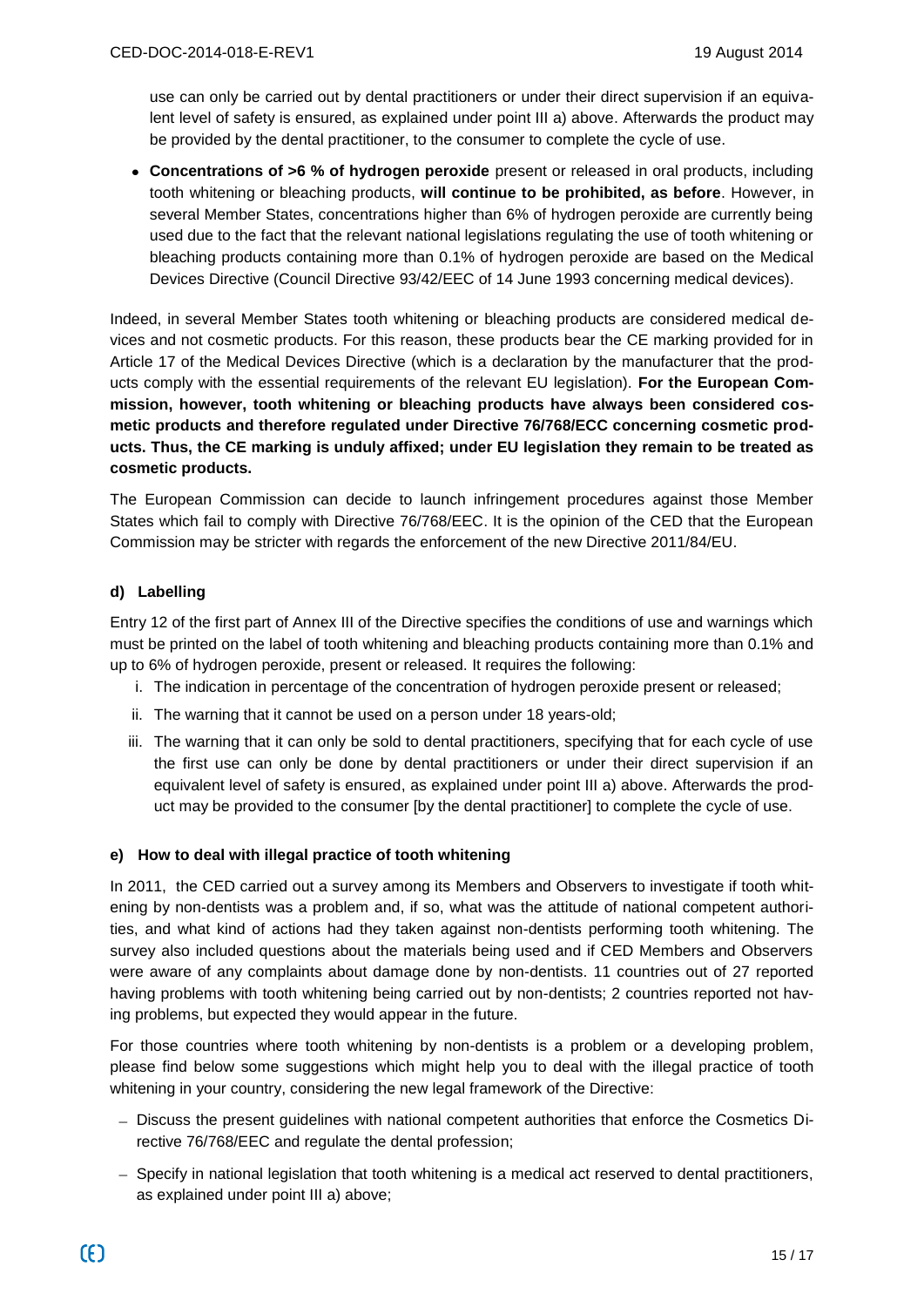- Trace on the internet the entities which are currently offering training courses and/or qualifications on tooth whitening, and promote awareness campaigns aimed at informing students that only dental practitioners and individuals under their direct supervision if an equivalent level of safety is ensured are legally authorised to carry out tooth whitening or bleaching activities (Note: in some countries, teaching an illegal activity is by itself illegal, while in others it is not. This suggestion should be adapted taking into consideration national legislation);
- $-$  Trace on the internet companies franchising tooth whitening and promote awareness campaigns about their illegal activities and the risks of having tooth whitening or bleaching performed by unqualified persons;
- Trace companies selling or supplying any tooth whitening products and remind them of their legal obligations that these can only be supplied to a dental practitioner;
- Encourage national governments to reach informal agreements with tooth whitening or bleaching suppliers establishing that they will not sell/supply to beauticians or hairdressers.

**\*\*\***